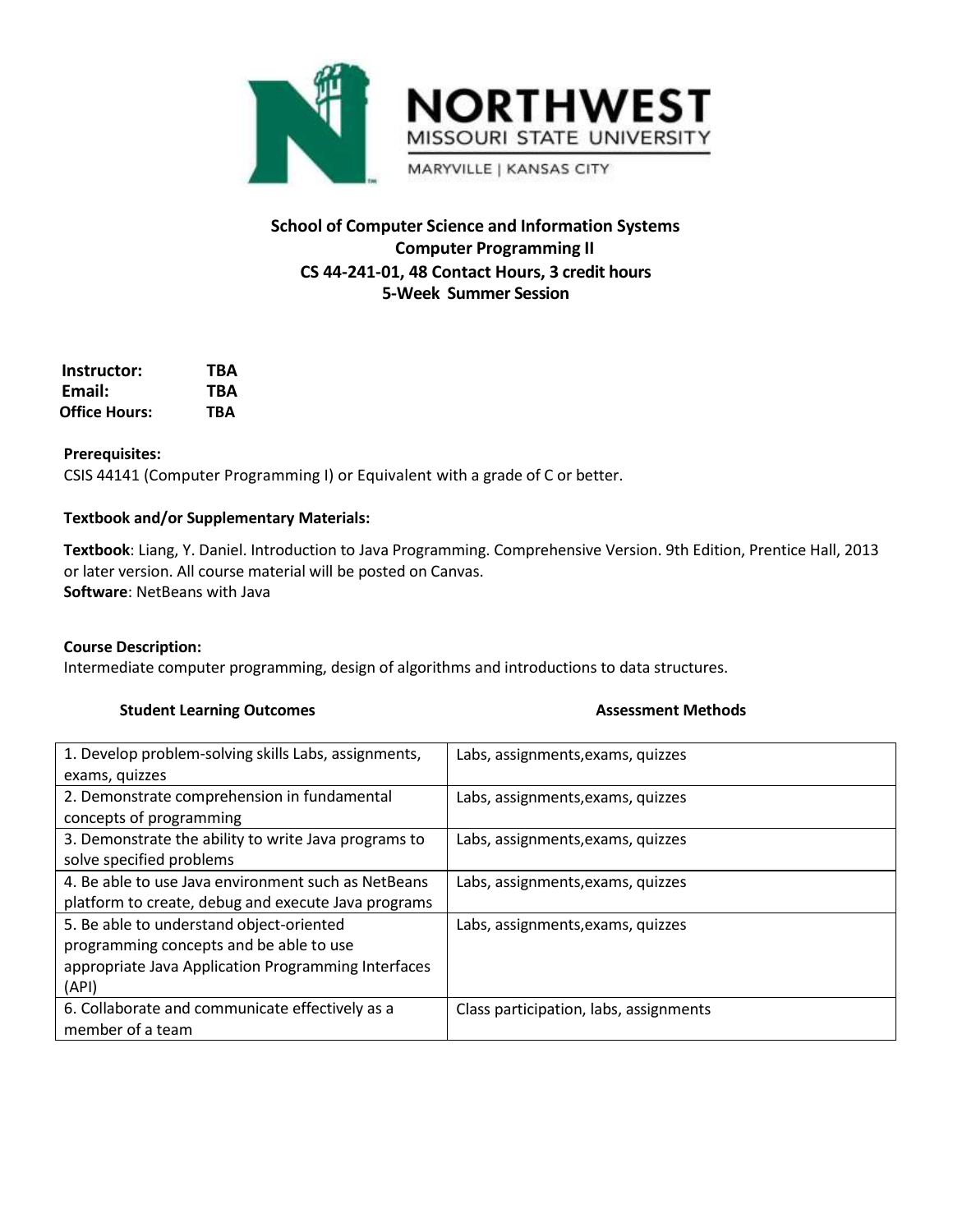In addition, after successfully completing this course the student will be able to

- Analyze, design and write object-oriented programs to solve specified problems.
- Understand fundamentals of object-oriented programming in Java, including defining classes, instantiating objects, invoking methods, using related class libraries.
- Demonstrate proper error handling using exceptions.
- Create classes utilizing inheritance and polymorphism.
- Identify abstract classes and interfaces.
- Be able to use a Java environment such as NetBeans.
- Demonstrate knowledge of 1-and 2-dimensional arrays

# **Instructional Methods and Techniques:**

Class time will be used in three ways:

- for instructor's lectures covering new concepts this course follows the active learning concept
- for students to ask questions on assignments, reading, or previously covered topics
- for students to work on assignments with one-on-one tutoring from the instructor
- for quizzes and exams

# **Course Requirements:**

**Exams:** Exams will be given during class time (required attendance) and must be taken on the scheduled day and time. Should a student FOR ANY REASON not be able to take an exam at the scheduled time, the instructor is to be contacted BEFORE the exam. All excused absence requests are subject to approval by the instructor. Make-up exams will be given only for valid and verifiable reasons. Written documentation for absences due to University-sponsored events and other excused absences must be provided upon instructor's request and discretion. Make-up exams must be completed by deadlines set by the instructor. It is the responsibility of the student to promptly notify his or her instructor when unable to take an exam at the scheduled time. All exams are closed book, closed notes. No calculators, cell phones, or other electronic devices can be used during exams or quizzes unless explicitly allowed by the instructor.

**Quizzes:** We will have quizzes in this class. Some quizzes will be announced, but other quizzes will not be announced. Quizzes will be given during class time (required attendance) and must be taken on the scheduled day and time. You will not be allowed to make up any quiz that you miss unless I receive a letter for a school sponsored activity or a doctor's notification that you were sick that day. Quizzes may occur during the first portion of the class. Therefore, if you show up late, you miss the quiz and receive a zero on the quiz.

**Labs:** We will have approx.9 lab sin this course. They will be posted on the course website and you will typically have about a week to ten days to complete them. You may talk freely with your classmates, instructor, and class/lab assistants regarding the labs, but the work you turn in must be your own. It is never permissible to copy another person's code. All labs must include the comments listed in the style guidelines on the website. Labs turned in late will receive no credit.

**Module Exercises:** Exercises will be assigned for every module, and will be posted on the course website. You are expected to complete these exercises and turn them in when requested/due. You may talk freely with your classmates, instructor and class/lab assistants regarding the completion of these class exercises. It is in your best interest to keep up with the class exercises. Exercises turned in late will receive no credit.

**Miscellaneous Points:** Miscellaneous points consist of any extra points that may be awarded (pop quizzes or other activities). These are not extra credit points.

#### **Course Requirements/Grading Scale:**

| 3 exams $@$ 80 pts                  | $240$ pts | А | 90%       |
|-------------------------------------|-----------|---|-----------|
| Quizzes                             | 40-70 pts | B | 80%       |
| Approx. 9 labs $@10$ pts            | 90 pts    |   | 70%       |
| Approx. 7 module exercises @ 10 pts | 70 pts    | D | 60%       |
| Approx 2 projects @ 20 pts          | 40 pts    |   | below 60% |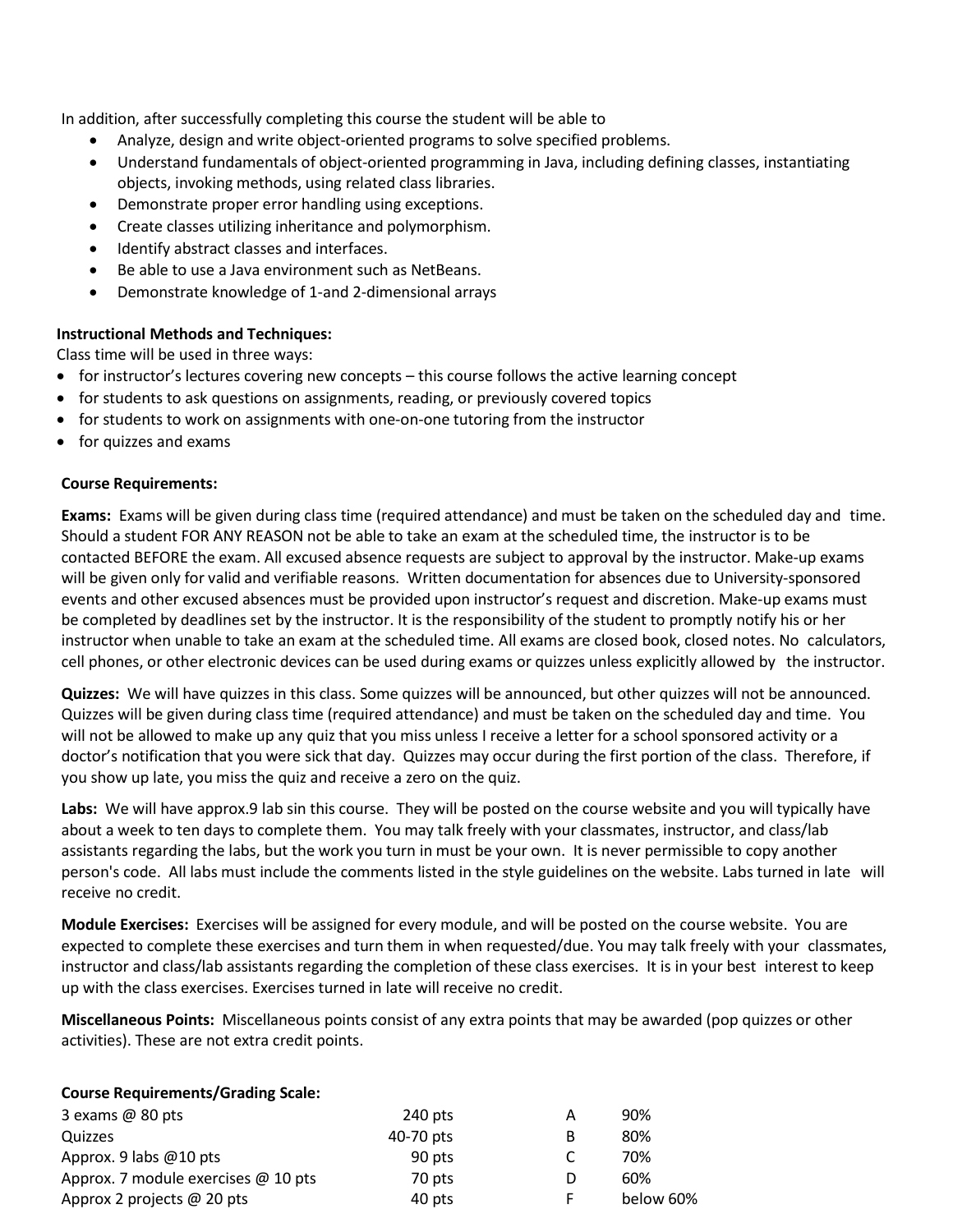| Final Exam   | $160$ pts   |
|--------------|-------------|
| Approx Total | 640-670 pts |

Your grades will be posted in the online course gradebook. Any concerns about any grade must be raised within seven days of their posting. You may not dispute a grade after 7 days. If ALL assignments/quizzes/projects/exams/extra credit are completed and your attendance is perfect, then your grade will be rounded following the mathematical rules of rounding. The instructor reserves the right to modify grading components, points, and/or grading scale at any time.

**Due to the nature of this blended course, there will be a great deal of material on the Northwest Online website. You are responsible for this material, regardless of whether or not the material is presented in class.** Students are expected to spend at least TWO (2) hours outside of class for each hour in class studying the textbooks and class notes and completing assignments.

### **Finals:**

**If you are not present for the final presentation, you will receive a 0 on the final project and presentation.** If an emergency occurs that prevents the administration of a course scheduled final examination, the final course grades will be calculated based on the work in the course completed to that point in time and the faculty member's considered judgment. Final exams will not be rescheduled, and a grade of "I" will not be given as a result of an institutional cancellation of a final examination. This final exam policy does not apply to online courses.

### **Other Important Information:**

**Cell Phones**: Cell phones may not be utilized during exams or quizzes. If you are found to have a cell phone out during an exam or quiz, this may be grounds for academic dishonesty. For this reason, you should turn off your cell phone during class and exams.

### **Attendance Policy:**

Students are expected to attend all classes as specified in the course syllabi for each course. Attendance will be taken every class period. Exams, homework due, quizzes given, or in-class assignments completed during your absence may only be handed in at a later date for excused absences. Excused absences include attendance at a university sponsored event (documented with an excuse signed by the university sponsor prior to the event) or by circumstances considered adequately extenuating by the course instructor. During the semester, specific weeks will have projects assigned during which you will lose points if you have an unexcused absence as outlined on the course website.

It is the responsibility of the student to promptly notify his or her instructor when unable to attend class. Please refer to the university policy on attendance at <https://www.nwmissouri.edu/policies/academics/Attendance.pdf>

# **Course Outline/Major Topics Studied: See course [Modules](https://nwmissouri.instructure.com/courses/32305/modules)**

**Note:** Course schedule is subject to change with instructor notification and students will be responsible for abiding by these changes.

| Week | Module                                        | <b>Topics</b>                                                                                                                   |
|------|-----------------------------------------------|---------------------------------------------------------------------------------------------------------------------------------|
|      | 1 - Java Programs &<br>Loops and Methods      | Input/output, numeric data, conditions, selection structures<br>For, while, and do-while loops, random, printf, writing methods |
|      | 2 – Arrays and Text Files                     | 1D and 2D arrays, reading and writing files                                                                                     |
|      | 3 – Classes & Inheritance                     | Designing classes, writing classes, uml, strings &<br>Inheritance, instanceof, arraylists, polymorphism                         |
| 4    | 4 – Abstract Classes and<br><b>Interfaces</b> | Abstract classes, interfaces, default methods, casting                                                                          |
|      | 5 - Exceptions                                | Exceptions, creating exceptions, debuggers                                                                                      |

#### **Tentative Schedule:**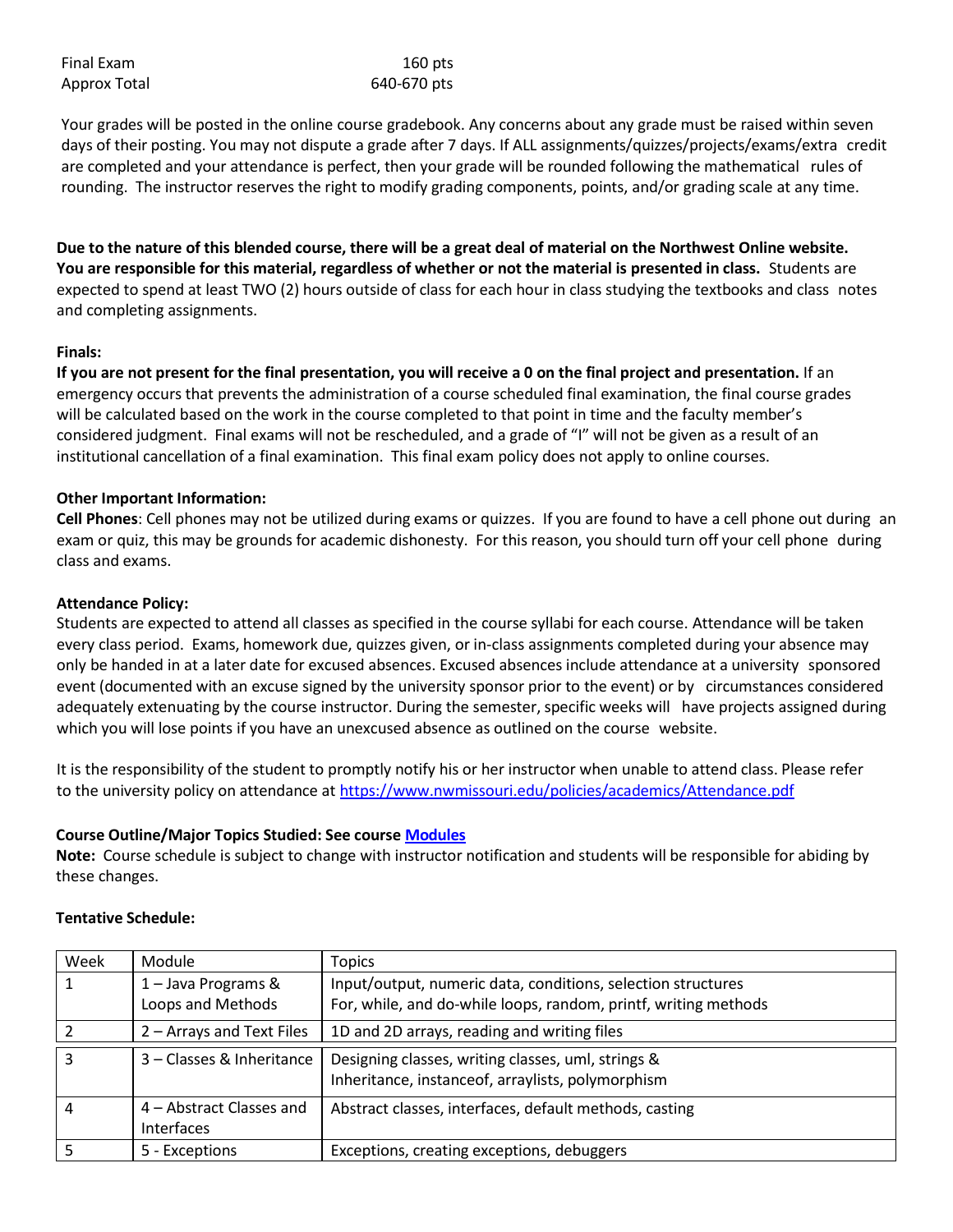**Syllabus Revisions:** This syllabus is not a contract and is subject to changes at the discretion of the instructor to accommodate instructional and/or student needs. It is the sole responsibility of the student to maintain an updated course syllabus. However, students will be notified of any changes.

## **Academic Integrity Policy:**

The students, faculty, and staff at Northwest endeavor to sustain an environment that values honesty in academic work, that acknowledges the authorized aid provided by and intellectual contributions of others, and that enables equitable student evaluation. Please refer to Northwest Missouri State University's Academic Integrity Policy at <http://www.nwmissouri.edu/policies/academics/Academic-Integrity.pdf>

The document entitled Academic Integrity in CSIS Classes, posted on the course website, clearly explains those types of behavior that would be considered academic dishonesty. You are responsible for reading this document and also the policy as stated in the Undergraduate Catalog and abiding by the guidelines described therein.

Note that plagiarism includes, but is not limited to, failure to give credit for help received on a homework assignment. Also note that all assignments are to be done individually, unless specified otherwise. You may talk to classmates and other students about an assignment, but you must do all the work yourself from beginning to end. Two or more students may sit down together and discuss an assignment as they are working on it, but each student must do his/her own work in completing the assignment. You cannot copy another person's code or written work.

Failure to follow these guidelines and the remaining guidelines described in the CSIS Academic Integrity Policy will be subject to the penalties described in the catalog.

### **Administrative Drop:**

An instructor may request the Office of the Registrar delete a student from a course roster if the student has not met the prerequisite for the course as stated in the catalog, or as a result of non-attendance in the course.

**Academic Administrative withdrawal:** When it is in the best interest of Northwest Missouri State University for a student to withdraw, a student will be given a W, put on administrative hold, and given notice that they are about to be withdrawn. This action will result in removal of all credits associated with courses that have yet to be completed in the semester in question and the student will be administratively withdrawn from the University. An Administrative Withdrawal does not affect the student's grade point average. Please refer to Northwest Missouri State University's Academic Administrative Withdrawal Policy at:

<https://www.nwmissouri.edu/policies/academics/Adding-Dropping-Withdrawals.pdf>

#### **University Communications:**

Students are expected to use their Northwest student email account for any electronic correspondence within the university. Students are also strongly advised to check their email and CatPAWS accounts on a regular basis.

**Learning or Living Accommodations Request Process:** Northwest Missouri State University complies with Section 504 of the Rehabilitation Act of 1973 and the Americans with Disabilities Act of 1990 [ADA] and the ADA Amendments Act of 2008 [ADAAA]. If a student has a documented disability that qualifies under the ADA/ADAAA and requests accommodations, they should review the Accessibility and Accommodations webpage at <https://www.nwmissouri.edu/titleixequity/accessibility/index.htm> for guidance, including the accommodations application and supporting documentation requirements. Contact [ada@nwmissouri.edu](mailto:ada@nwmissouri.edu) or 660.562.1873 for further assistance. For the university policy on disability accommodation refer t[o](http://www.nwmissouri.edu/policies/student/Disability-Accommodation.pdf)  <http://www.nwmissouri.edu/policies/student/Disability-Accommodation.pdf>

#### **Non-Discrimination and Anti-Harassment Policy**

Northwest Missouri State University is committed to maintaining an environment for all faculty, staff, students, and third parties that is free of illegal discrimination and harassment. Please refer to the Non-Discrimination and Anti